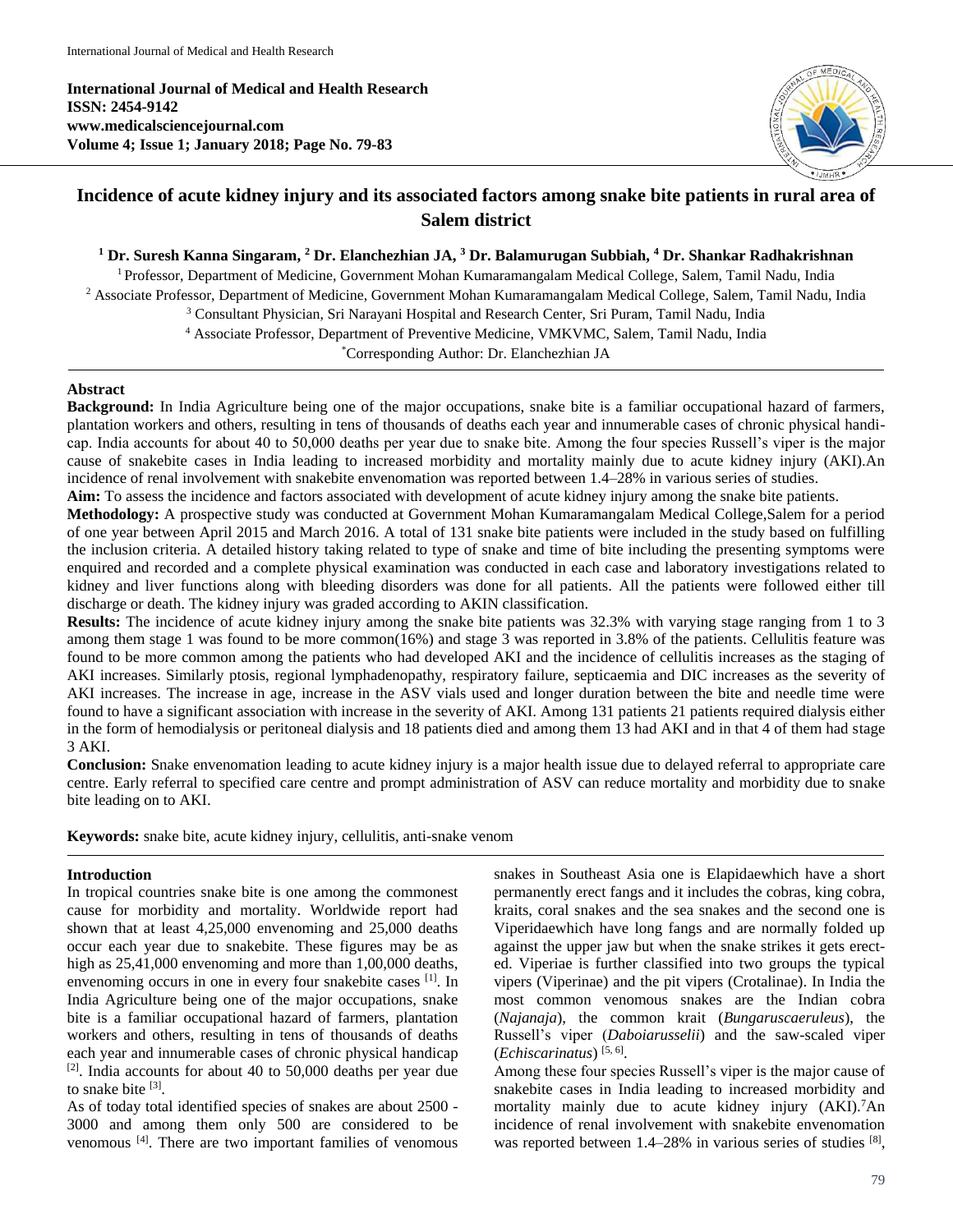and the incidence of ARF was reported as  $10-32\%$  [9-11]. Among the multifactorial causation for the pathogenesis of snakebite-induced AKI (SAKI), elevated oxidative and carbonyl stress (CS) are the leading cause.Oxidative stress (OS) results in the modification of protein either directly through the oxidation of aminoacid residues by reactive oxygen species (ROS) or indirectly by an increased generation of reactive carbonyl species [12, 13].

Previous studies had shown a greater susceptibility to sAKI with increasing age  $[14, 15]$  and it had also quoted the risk factors for developing AKI in snake bite which included age <12 years, time from hospitalization to antivenom treatment >2 h, time from snakebite to receiving antivenom>2 h, longer duration from snakebite to hospital arrival, cellulitis, regional lymphadenopathy, hypotension, higher total bilirubin level, lower hemoglobin level, intravascular hemolysis, incoagulable blood on 20-min whole blood clotting test (20WBCT), prolonged bleeding time, prolonged prothrombin time (PT), hemorrhagic manifestations, serum creatine kinase >2000 IU/L, dark or brown urine color, albuminuria, and longer length of hospitalization [16-19].

Tubular necrosis and cortical necrosis are the most common pathological lesions in Saki <sup>[20]</sup>. The AKI which occurs after snake bite is usually reversible, but if acute cortical necrosis occurs, it may lead to an incomplete recovery. Acute kidney injury though considered as an important complication of snake bite, proper supportive management along with the antivenom administration is of utmost importance for a good patient outcome.

### **Aim**

To assess the incidence and factors associated with development of acute kidney injury among the snake bite patients.

### **Methodology**

A prospective study was conducted at Government Mohan Kumaramangalam Medical College, Salem for a period of one year between April 2015 and March 2016. A total of 131 snake bite patients were included in the study based on fulfilling the inclusion criteria. The study was conducted after getting the clearance from the institutional ethical committee and the informed consent either from the patients or the guardian of the patient. The inclusion and exclusion criteria of our study is as follows

## **Inclusion Criteria**

- 1. History of Snake bite with signs of Envenomation
- 2. Progressive elevation of serum creatinine >0.3mg/dl from baseline, a percentage increase in the serum creatinine concentration of >50% or oliguria of less than 0.5ml/kg/hr for more than 6hrs.
- 3. Age is more than 18 years.

### **Exclusion Criteria**

- 1. Patients with Pre-existing Renal Diseases with history of Snake bite.
- 2. Extreme age groups age more than 80 years
- 3. Patients with contracted kidneys with normal Renal

Parameters with history of Snake bite

4. Exposure to nephrotoxic drugs

A detailed history taking related to type of snake and time of bite including the presenting symptoms were enquired and recorded and a complete physical examination was conducted in each case. The laboratory investigations included haemoglobin, total and differential leucocyte counts, platelet counts, red cell counts, bleeding and clotting times, the coagulation profile which included the prothrombin time, the activated partial thromboplastin time and the international normalised ratio (INR), urine microscopy, urine albumin, kidney and liver function tests and serum electrolytes. The radiological investigations included X-ray of the chest and ultrasonography of the abdomen.

All the patients received the tetanus toxoid. Anti-Snake Venom (ASV) was administered in a dose of 5 vials (50ml) in the mild cases, in a dose of 5-10 vials (50-100ml) in the moderate cases and in a dose of 10-20 vials (100-200ml) as an intravenous infusion in a drip for over 30 minutes. Antibiotics and diuretics were administered, as indicated. Transfusions of blood and blood products were given to the indicated patients. Renal replacement therapy (either peritoneal or haemodialysis, depending upon the availability of the resources), was given to 21 patients. All the patients were followed either till discharge or death. The kidney injury was graded according to AKIN classification.

**Table 1:** The AKIN classification/staging system of acute kidney injury [21] .

| Stage                       | SCr                                                                                                                                                | UO                                         |
|-----------------------------|----------------------------------------------------------------------------------------------------------------------------------------------------|--------------------------------------------|
| 1                           | $\uparrow$ SCr $\geq$ 26.5 µmol/L ( $\geq$ 0.3 mg/dL) or<br>↑SCr ≥150 a 200% (1.5 a 2×)                                                            | $< 0.5$ mL/kg/h ( $> 6$                    |
| $\mathcal{D}_{\mathcal{L}}$ | $\uparrow$ SCr > 200 a 300% (> 2 a 3 ×)                                                                                                            | $<$ 0.5 mL/kg/h<br>(>12 h)                 |
| 3 <sup>b</sup>              | $\uparrow$ SCr > 300% (> 3 ×) or if baseline<br>SCr $\geq$ 353.6 µmol/L ( $\geq$ 4 mg/dL)<br>$\uparrow$ SCr $\geq$ 44.2 µmol/L ( $\geq$ 0.5 mg/dL) | $< 0.3$ mL/kg/h (24)<br>h) oranuria (12 h) |

<sup>a</sup> SCr, serum creatinine; UO, urine output.

<sup>b</sup> Stage 3 also includes patients requiring RRT independent of the stage (defined by SCr and/or UO) they are in at the moment they initiate RRT.

All the data were entered and analysed using SPSS version 21. Mean and standard deviation was derived for all the parametric variables and chi-square test was used to derive association between two variables and regression analysis was done between the dependant and independent variables. P <.05 was considered as statistically significant.

### **Results**

The age and sex wise distribution of the study subjects is shown in table 2. It is seen from the table that majority of the study subjects are in the age group between 30 and 50 years and the male: female ratio was 2.01: 1. The minimum age of the study subjects was 18 years and the maximum age was 80 years with a mean age of 38 years. Among the study subjects the maximum number of them had the bite in right foot followed by left foot and the other sites of bite were right and left hand (table 3). Most of the subjects (48%) had the bite to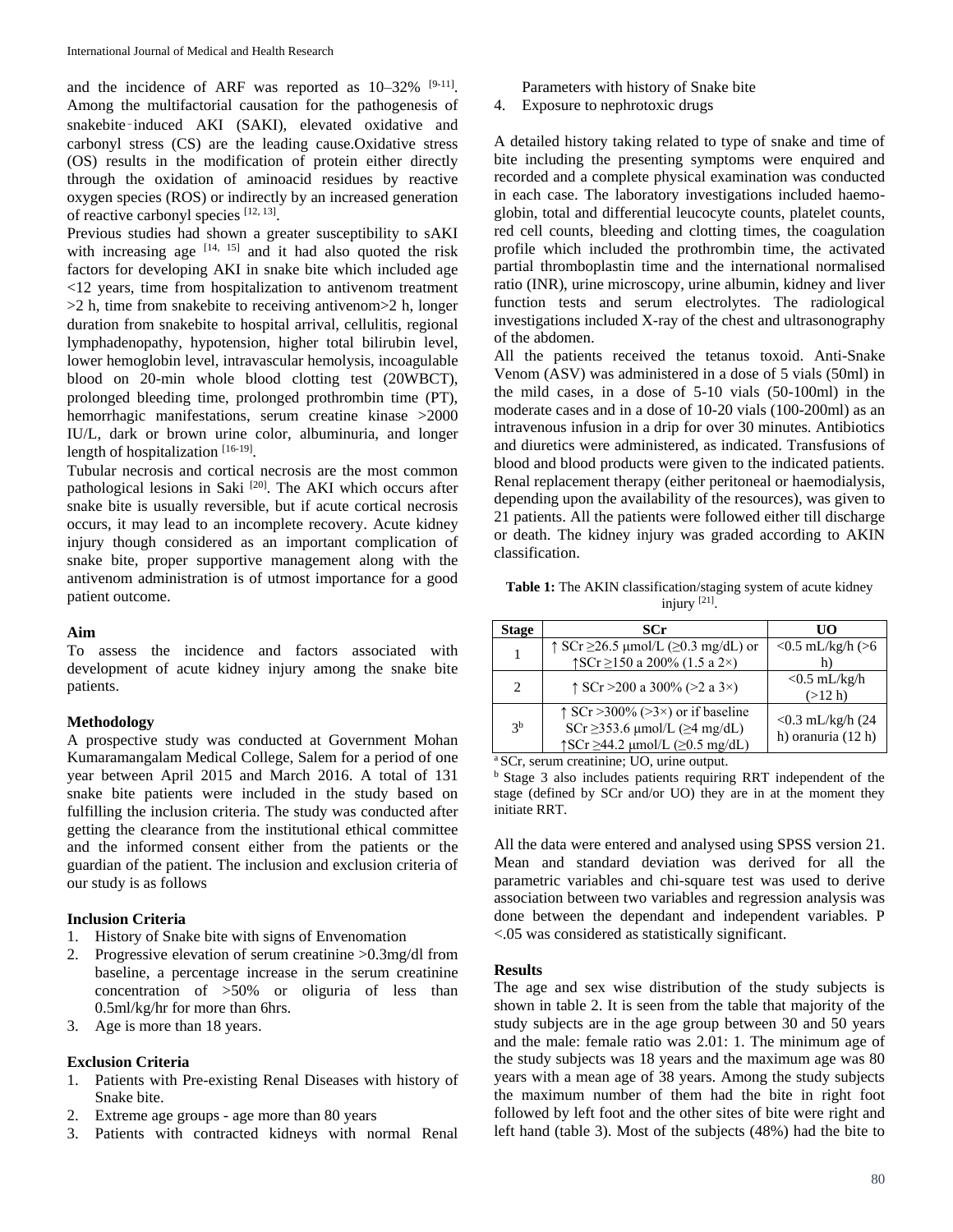needle time with less than 2 hrs and the maximum time for the bite to needle time was 50 hrs with a mean time of 3.5 hrs (table 4). Of the various clinical manifestations of the study subjects cellulitis was found to be the most common manifestation followed by regional lymphadenopathy. Oliguria was present in 52% of the subjects, DIC and septicaemia was seen in 12.2% and 9% respectively and respiratory failure was seen in 6% for whom ventilator support was given (table 5). The incidence of acute kidney injury among the snake bite patients was 32.3% with varying stage ranging from 1 to 3 among them stage 1 was found to be more common (16%) and stage 3 was reported in 3.8% of the patients (table 6). Logistic regression analysis between acute kidney injury and the other clinical and laboratory manifestations among the study subjects was shown in table 7. Cellulitis feature was found to be more common among the patients who had developed AKI and the incidence of cellulitis increases as the staging of AKI increases. Similarly ptosis, regional lymphadenopathy, respiratory failure, septicaemia and DIC increases as the severity of AKI increases. The increase in age, increase in the ASV vials used and longer duration between the bite and needle time were found to have a significant association with increase in the severity of AKI. Among 131 patients 21 patients required dialysis either in the form of hemodialysis or peritoneal dialysis and 18 patients died and among them 13 had AKI and in that 4 of them had stage 3 AKI.

**Table 2:** Age and sex wise distribution of the study subjects

| Age group     | Male           | <b>Female</b>  | <b>Total</b> | P value |
|---------------|----------------|----------------|--------------|---------|
| $18 - 30$     | 16(21.3%)      | 9(16%)         | 25 (19%)     |         |
| $31 - 40$     | 22 (29.3%)     | 16 (28.5%)     | 38 (29%)     |         |
| $41 - 50$     | 14 (18.6%)     | 15 (26.7%)     | 29 (22.1%)   |         |
| $51 - 60$     | 13 (17.3%)     | 11 (19.6%)     | 24 (18.3%)   | 0.716   |
| $61 - 70$     | $7(9.3\%)$     | $4(7.1\%)$     | $11(8.3\%)$  |         |
| >70           | 3(4%)          | 1(1.7%)        | 4(3%)        |         |
| Total         | 75 (100%)      | 56 (100%)      | 131 (100%)   |         |
| Mean $\pm$ SD | $38.4 \pm 6.8$ | $37.3 \pm 7.2$ | $37.9 + 6.6$ |         |

Table 3: Distribution of the study subjects based on the site of bite

| Site of bite | <b>Frequency</b> | <b>Percentage</b> |
|--------------|------------------|-------------------|
| Left foot    | 37               | 28.2%             |
| Right foot   | 58               | 44.2%             |
| Left hand    | 16               | 12.2%             |
| Right hand   |                  | 15.2%             |
| Total        |                  | 100%              |

**Table 4:** Distribution of the study subjects based on the bite to needle time

| <b>Bite to needle time</b> | <b>Frequency</b> | <b>Percentage</b> |
|----------------------------|------------------|-------------------|
| $<$ 2 hrs                  | 63               | 48%               |
| $2 - 5$ hrs                | 28               | 21.3%             |
| $5 - 10$ hrs               | 14               | 10.6%             |
| $10 - 20$ hrs              | 11               | 8.3%              |
| $20 - 30$ hrs              |                  | 6.1%              |
| $30 - 40$ hrs              |                  | 2.2%              |
| $>40$ hrs                  |                  | 3%                |
| Total                      | 131              | 100%              |

**Table 5:** Distribution of the study subjects based on the clinical manifestations at the time of presentation

| <b>Clinical presentation</b> | <b>Frequency</b> | Percentage |
|------------------------------|------------------|------------|
| Cellulitis                   | 98               | 74.8%      |
| Hypotension                  |                  | 8.3%       |
| Regional lymphadenopathy     | 76               | 58%        |
| Ptosis                       | 24               | 18.3%      |
| Respiratory failure          |                  | 6.1%       |
| Oliguria                     | 68               | 51.9%      |
| DIC                          | 16               | 12.2%      |
| Septicaemia                  | 12               | 9.1%       |

Table 6: Distribution of the study subjects based on the staging of acute kidney injury

| AKI     | <b>Frequency</b> | <b>Percentage</b> |
|---------|------------------|-------------------|
| Stage 0 | 88               | 67.1%             |
| Stage 1 |                  | 16%               |
| Stage 2 |                  | 12.9%             |
| Stage 3 |                  | 3.8%              |
| Total   |                  | 100%              |

**Table 7:** Logistic regression analysis between acute kidney injury and the other clinical and laboratory manifestations among the study subjects

| <b>Clinical manifestations</b>     | AKI stage $0$ (n=88) | AKI stage $1$ (n=21) | AKI stage $2(n=17)$ | AKI stage $3(n=5)$ | P value |
|------------------------------------|----------------------|----------------------|---------------------|--------------------|---------|
| Cellulitis $(n=98)$                | 55 (62.5%)           | 21 (100%)            | 17 (100%)           | $5(100\%)$         | < .0001 |
| Hypotension $(n=11)$               | $2(2.2\%)$           | 4(19%)               | 4(23.5%)            | $1(20\%)$          | 0.01    |
| Regional lymphade nopathy $(n=76)$ | 37 (42%)             | 19 (90%)             | 15 (88.2%)          | $5(100\%)$         | < 0.001 |
| Ptosis $(n=24)$                    | $6(6.8\%)$           | $5(23.8\%)$          | 8(47%)              | $5(100\%)$         | < 0.001 |
| Respiratory failure $(n=8)$        | $\theta$             | $1(4.7\%)$           | 3(17.6%)            | $4(80\%)$          | < 0.001 |
| Oliguria $(n=68)$                  | 25 (28.4%)           | 21 (100%)            | 17 (100%)           | $5(100\%)$         | < 0.001 |
| $DIC(n=16)$                        | $\theta$             | 1(4.7%)              | $10(58.8\%)$        | $5(100\%)$         | < 0.001 |
| Septicaemia $(n=12)$               | $\Omega$             | $1(4.7\%)$           | $7(33.3\%)$         | $4(80\%)$          | < 0.001 |
| Mean number of ASV vials used      | 12                   | 18                   | 26                  | 34                 | < 0.001 |
| Mean age                           | 34.2                 | 37.6                 | 47.6                | 49.8               | < 0.001 |
| Mean bite to needle time (hrs)     | 1.8                  | 8.8                  | 10.4                | 20.8               | < 0.001 |
| Death $(n=18)$                     | $5(5.6\%)$           | $3(14.2\%)$          | $6(35.2\%)$         | $4(80\%)$          | < 0.001 |
| Male $(n=75)$                      | 48 (54.5%)           | 16 (76%)             | 8 (47%)             | $3(60\%)$          | 0.0817  |
| Female $(n=56)$                    | 41 (46.5%)           | 4(19%)               | $9(52.9\%)$         | $2(40\%)$          |         |

### **Discussion**

Snakebites have the highest incidence in Asia and they represent an important health problem. The exact pathogenesis

of AKI following snake bites, is not well established. However, a number of factors contribute to it, like bleeding, hypotension, circulatory collapse, intravascular haemolysis,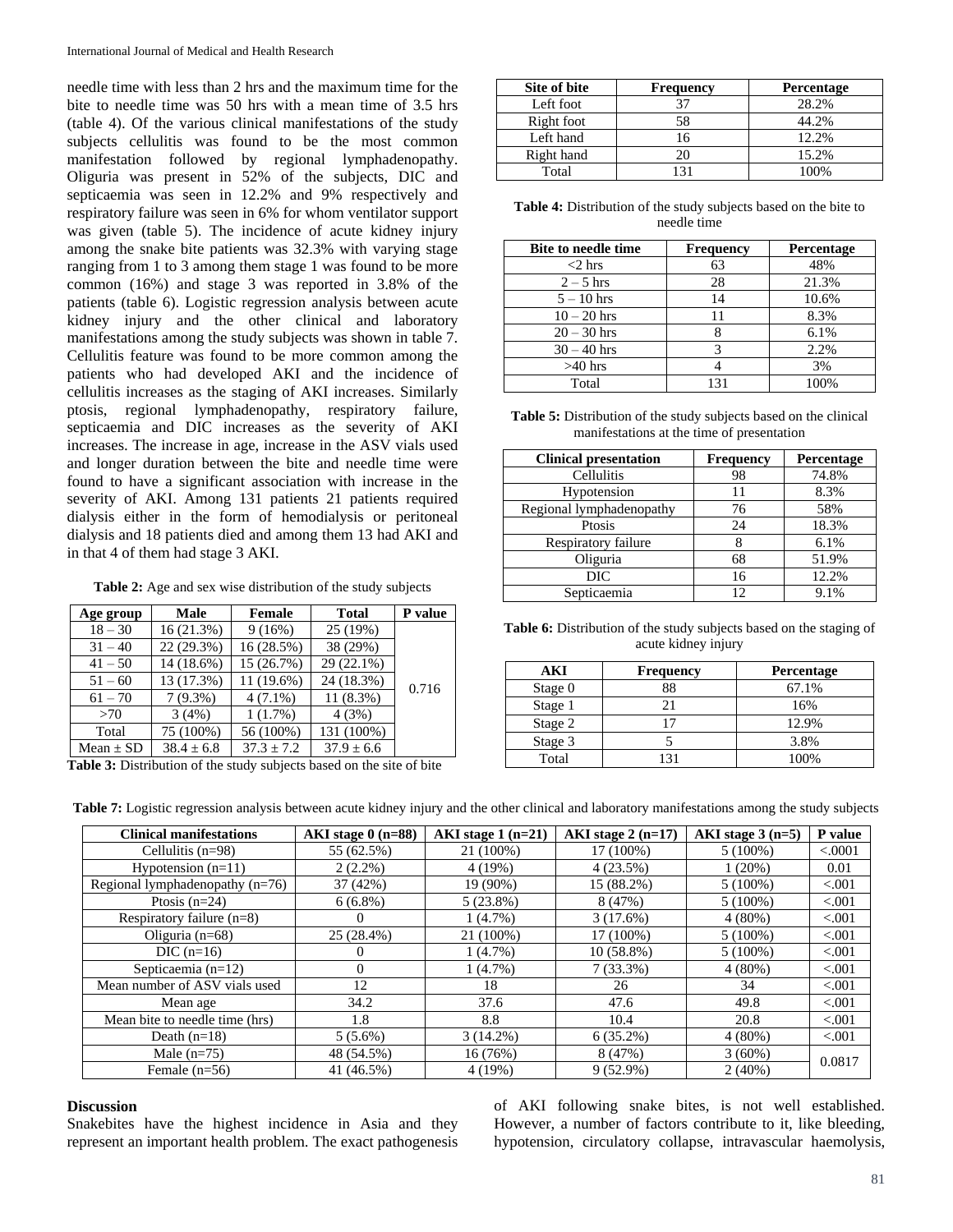disseminated intravascular coagulation, microangiopathic haemolytic anaemia and the direct nephrotoxicity of venom  $[22]$ . Tubular necrosis (53.6%) and cortical necrosis (24.3%) are the main causes of acute renal failure [20]. Acute interstitial nephritis has also been described [23]. Males are affected more often than the females, as they constitute the working majority who are actively engaged in farming and other outdoor activities. Our findings were concurrent with those of earlier studies <sup>[24, 25]</sup>. In our study, predominantly, the younger population was involved (20-40 years of age), probably due to their more ambulant nature.<sup>26,27</sup> A study which was done by Bhat *et al*., had also noted that 80% of the cases occurred in this age group<sup>28</sup>. In our study, most of the victims who developed were bitten on the lower limbs (72.4%). A similar observation was reported in a study which was done by Viramani et al. <sup>[26]</sup> Majority of the snake bites occurred between 6 am to 10 pm, i.e., during working hours in the field. As expected, the snake bites more commonly involving lower limbs. The incidence of AKI in the present study was 32.1% which was found to be relatively high when compared to the other studies similar studies from India [29-31]; whereas the prevalence of acute renal failure in snake bite in studies from Nigeria, Israel, Thailand, and South-east Anatolia has been found to be 1-10%, 6.2%, 5%, and 8%, respectively  $[32-34]$ . A study done by Tushar B. Patil, at Nagpur found the incidence of AKI among snakebite patients as 22% <sup>[35]</sup>.

Almost all of the patients with AKI had local cellulitis, indicating the vasculotoxic nature of envenomation. In viperine bites, the earliest symptom is development of pain and swelling due to cellulitis, which can spread over whole extremity, and can also lead to compartment syndrome threatening the viability of the limb or its part [36]. This can have important consequences if it leads to loss of digits due to ischemia and gangrene. The other common symptoms were oliguria (51.9%), edema, which are consequences of renal failure in this patients. 8.3%patients had hypotension, and other bleeding manifestations were present in 12.2% patients. Similar figures have been reported previously also [37].

Cellulitis was one of the independent risk factors which was related to the development of AKI in our study. The earliest symptoms which are seen in the patients of viper bite are pain and swelling at the bitten part. Regional lymphadenopathy was another significant independent factor which contributed to the development of AKI. Like cellulitis, gangrene at the bite area and regional lymphadenopathy can be bedside indicators of the amount of toxin which is released by the snake bite.

In our study, 100% patients who suffered from AKI, developed bleeding manifestations, which was higher when compared to the study conducted by Chugh K.S  $(60-65%)$  [38]. The mortality rate in our study was 13.7 % (18 patients) and among AKI patients it was 30.2%. This was almost in par with other studies which were conducted in India (22-50%)  $^{[39]}$ . The patients who had recovered from AKI had a shorter bite to needle time, as was observed by Sharma *et al*. [31] The mortality due to snake bite can be prevented by intervention at various levels, which include early transfer of the patient to a primary health care facility, where ASV should be administered at the earliest. The high risk patients should be identified early and referred to higher canter. Patient's fluid

status should be optimised, with early detection and treatment of coagulopathy. Further, renal replacement therapy should be initiated at the earliest to prevent serious consequences of uremia.

#### **Conclusion**

The present study concludes that the incidence ofAKI among the snake bite patients was 32.1%. The clinical manifestations such as cellulitis, lymphadenopathy, oliguria and bleeding manifestations were having a significant association among patients with AKI. The ASV therapy time, bite to renal insufficiency time and coagulation abnormalities were the major prognostic factors predicting the final outcomes. The overall mortality of snake bite induced acute renal failure is 30.2%. Snake envenomation leading to acute kidney injury is a major health issue due to delayed referral to appropriate care centre. Early referral to specified care centre and prompt administration of ASV can reduce mortality and morbidity due to snake bite leading on to AKI.

#### **References**

- 1. Kasturiratne A, Wickremasinghe AR, de Silva N, Gunawardena NK, Pathmeswaran A, Premaratn, R, *et al*. The global burden of snakebite: a literature analysis and modelling based on regional estimates of envenoming and deaths. PLoS Med. 2008; 5(11):e218.
- 2. Warrell DA. WHO/SEARO Guidelines for the clinical management of snakebite in the Southeast Asian Region. SE Asian J Trop Med Pub Hlth. 1999; 30:1-85.
- 3. Warrell DA. Injuries, envenoming, poisoning, and allergic reactions caused by animal. In: Warrell DA, Cox TN, Firth JD, Benz J Jr, editors. Oxford Textbook of Medicine. Oxford: Oxford University Press, 2003, 923-45.
- 4. Al-Homrany MA. Acute renal failure due to snake-bite: clinical aspects. Saudi J Kidney Dis Transpl. 1998; 9(3):285-289.
- 5. Simpson ID, Norris RL. Snakes of medical importancein India: is the concept of the "Big 4" still relevant and useful? Wilderness Environ Med. 2007; 18(1):2-9.
- 6. Saini RK, Sharma S, Singh S, Pathania NS. Snake bite poisoning: a preliminary report. J Assoc Physicians India. 1984; 32(2):195-197.
- 7. Chugh KS. Snake‑bite‑induced acute renal failure in India. Kidney Int. 1989; 35:891-907.
- 8. Jha V, Chugh KS. Community‑acquired acute kidney injury inAsia. Semin Nephrol. 2008; 28:330-47.
- 9. Pinho FM, Yu L, Burdmann EA. Snakebite-induced acute kidneyinjury in Latin America. Semin Nephrol. 2008; 28:354-62.
- 10. Kanjanabuch T, Sitprija V. Snakebite nephrotoxicity in Asia. SeminNephrol. 2008;28:363-72
- 11. Burdmann EA, Jha V, Sitprija V. Acute kidney injury in the tropics.Comprehensive Clinical Nephrology. 4th ed., Ch. 67. St. Louis, Missouri: Saunders Elsevier, 2011, 813-20.
- 12. Mukhopadhyay S, Ghosh A, Kar M. Methylglyoxal increase inuremia with special reference to snakebite‑mediated acute renalfailure. Clin Chim Acta. 2008; 391:13-7.
- 13. Miyata T, van Ypersele de Strihou C, Kurokawa K,